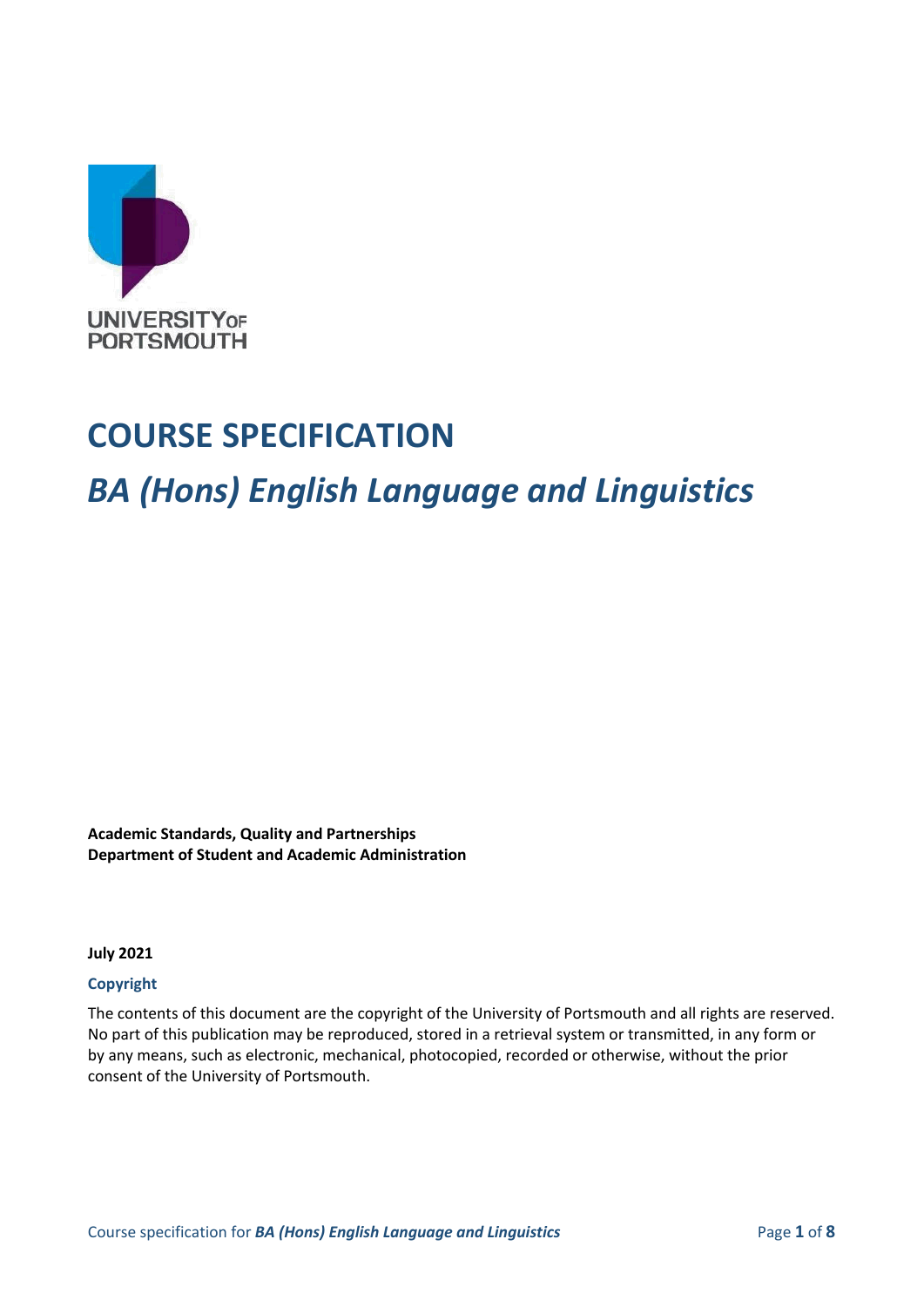### **COURSE SPECIFICATION**

| <b>Course Title</b>                                                                           | <b>BA (Hons) English Language and Linguistics</b><br><b>Named Pathways:</b><br><b>BA (Hons) English Language and Linguistics with</b><br>Literature                                                        |
|-----------------------------------------------------------------------------------------------|------------------------------------------------------------------------------------------------------------------------------------------------------------------------------------------------------------|
| <b>Final Award</b>                                                                            | <b>BA</b>                                                                                                                                                                                                  |
| Exit Awards                                                                                   | CertHE, DipHE, Ordinary                                                                                                                                                                                    |
| Course Code / UCAS code (if applicable)                                                       | C2742S /U2742PYC                                                                                                                                                                                           |
| Mode of study                                                                                 | <b>Full time</b>                                                                                                                                                                                           |
| Mode of delivery                                                                              | Campus, Sandwich (Optional)                                                                                                                                                                                |
| Normal length of course                                                                       | 3 years, 4 years with placement year                                                                                                                                                                       |
| Cohort(s) to which this course specification<br>applies                                       | from September 2019intake onwards                                                                                                                                                                          |
| <b>Awarding Body</b>                                                                          | University of Portsmouth                                                                                                                                                                                   |
| <b>Teaching Institution</b>                                                                   | University of Portsmouth                                                                                                                                                                                   |
| Faculty                                                                                       | <b>Faculty of Humanities and Social Sciences</b>                                                                                                                                                           |
| School/Department/Subject Group                                                               | School of Languages and Applied Linguistics [SLAL]                                                                                                                                                         |
| School/Department/Subject Group webpage                                                       | https://www.port.ac.uk/about-us/structure-and-<br>governance/organisational-structure/our-academic-<br>structure/faculty-of-humanities-and-social-<br>sciences/school-of-languages-and-applied-linguistics |
| Course webpage including entry criteria                                                       | https://www.port.ac.uk/study/courses/ba-hons-english-<br>language-and-linguistics                                                                                                                          |
| Professional and/or Statutory Regulatory<br><b>Body accreditations</b>                        | Students have the option, following a selection process, to<br>gain an externally accredited qualification in the Teaching<br>of English as a Foreign Language (awarding body: Trinity<br>College London). |
| <b>Quality Assurance Agency Framework for</b><br>Higher Education Qualifications (FHEQ) Level | Level 4,5,6                                                                                                                                                                                                |

This course specification provides a summary of the main features of the course, identifies the aims and learning outcomes of the course, the teaching, learning and assessment methods used by teaching staff, and the reference points used to inform the curriculum.

This information is therefore useful to potential students to help them choose the right course of study, to current students on the course and to staff teaching and administering the course.

Further detailed information on the individual modules within the course may be found in the relevant module descriptors and the Course Handbook provided to students on enrolment.

Please refer to the [Course and Module Catalogue](https://course-module-catalog.port.ac.uk/#/welcome) for further information on the course structure and modules.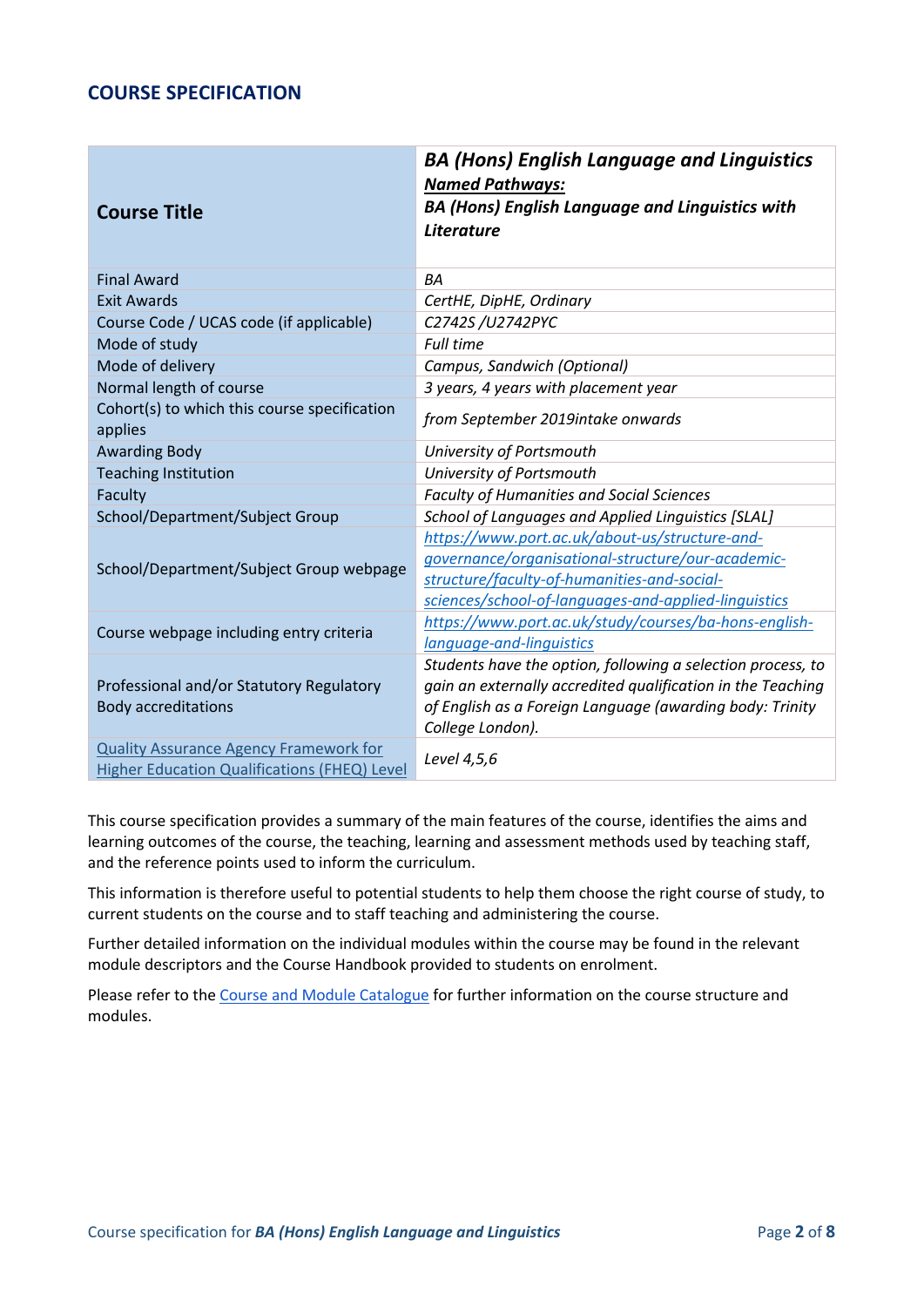## **Educational aims of the course**

- To provide an understanding of the basic concepts, modes of analysis and theoretical approaches which contribute to the study of the English language.
- To enable students to understand and apply a range of concepts from the discipline of linguistics to study a range of texts.
- To provide an opportunity to study diverse modes of communication (oral, written and multimodal) and their distinctive levels of phonology, morphology, lexis, syntax, semantics, pragmatics and discourse.
- To provide knowledge of the structure, levels and discourse functions of the English language.
- To develop understanding of the role of language in society, its nature as a cognitive domain, how it is acquired, how it changes, and its role in a range of media for communication.
- To introduce students to a range of empirical linguistic phenomena and the relevant descriptive terminology, thereby enabling a practical understanding of what the English language is and how it works.
- To compare the English language with other languages, as appropriate.
- To enable students to develop a high standard of literacy, communication skills, and skills of critical argument.
- In the case of students taking the TESOL units, to provide the opportunity to gain an externally accredited entry-level qualification in the Teaching of English as a Foreign Language (modules recognised by Trinity College London).
- To prepare students for further research in language or linguistics-related areas.
- To provide a challenging and stimulating study environment.
- To equip graduates with the necessary transferable skills for lifelong learning, employability and flexibility in the context of globally changing labour markets.
- To provide students with the skills, knowledge and global mind-set required to maximise career and postgraduate study opportunities.
- To provide a framework for students to follow a flexible, coherent programme of study, allowing them to develop specialist interests and knowledge in their main subject and in a minor subject via a Pathway. This course offers a subject Pathway in English Literature. A student who satisfies the Pathway requirements will qualify for the following named award:

*BA (Hons) English Language and Linguistics with English Literature*

Pathways provide flexibility in the course by offering an academically coherent combination of modules in another subject area for a student to undertake alongside their main degree subject. All students apply for the Single Honours degree and follow a common curriculum of core modules at level 4. All participating Single Honours degrees include 20 credit bridging modules for each Pathway. These modules cover essential material on the Single Honours, and also introduce students to the subject Pathways offered at Levels 5 and 6 through their interdisciplinary flavour. The literature options are only available for students who have opted for the *BA English Language and Linguistics with English Literature* Pathway.

A student chooses whether to continue on the Single Honours programme or join a Pathway when making their options choices for Level 5. In order to satisfy the requirements for the recommendation of the Pathway award a student must have been awarded 40 credits at level 5 and 40 credits in level 6 in subject Pathway modules. A student who joins a Pathway at Level 5 but decides that they do not wish to remain on it, can return to the Single Honours Programme at Level 6, with the exception of those programmes subject to professional accreditation requirements.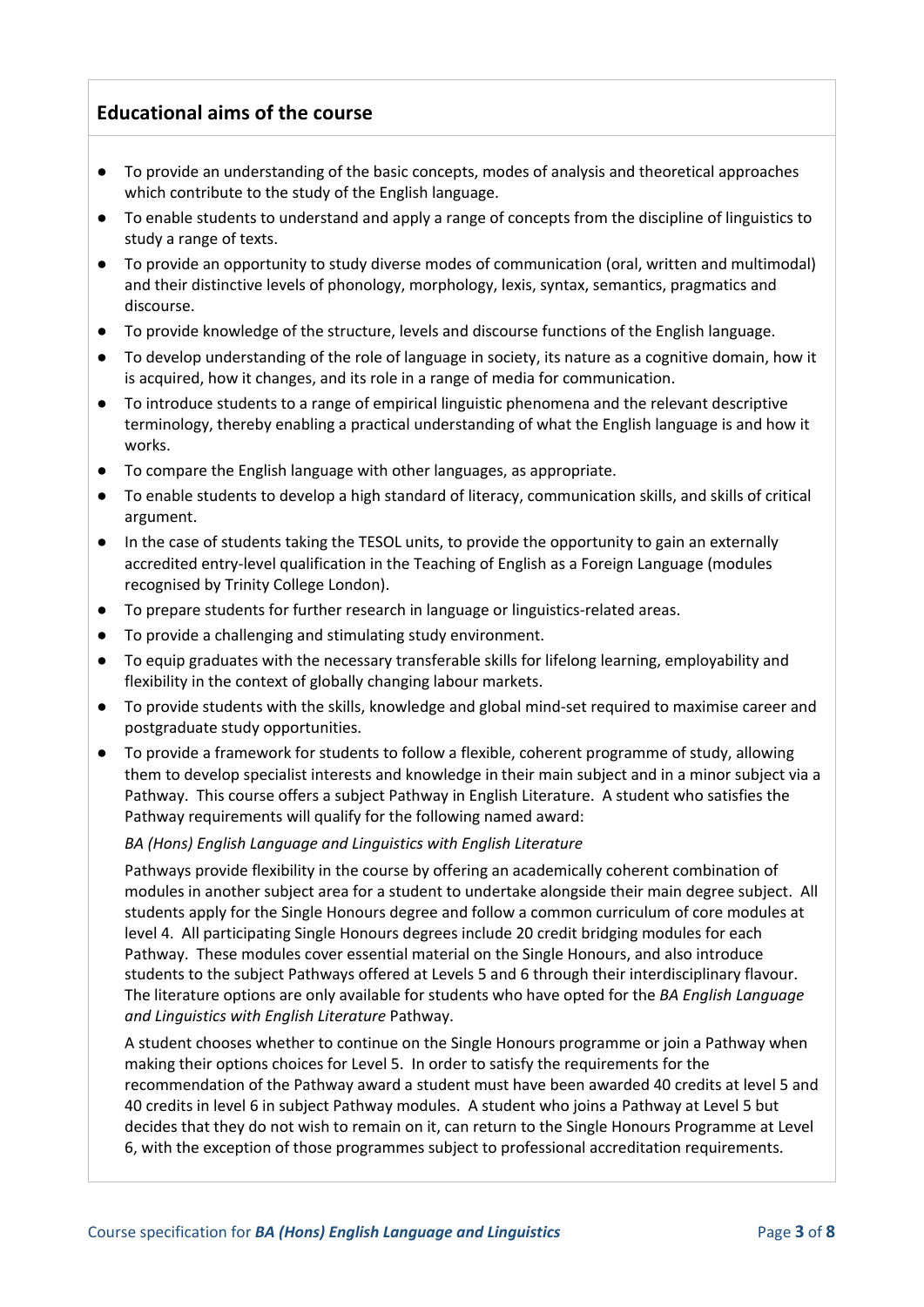## **Course Learning Outcomes and Learning, Teaching and Assessment Strategies**

The [Quality Assurance Agency for Higher Education \(QAA\)](http://www.qaa.ac.uk/en) sets out a national framework of qualification levels, and the associated standards of achievement are found in their [Framework for Higher Education](https://www.qaa.ac.uk/en/quality-code/qualifications-and-credit-frameworks)  [Qualifications](https://www.qaa.ac.uk/en/quality-code/qualifications-and-credit-frameworks) document.

The Course Learning Outcomes for this course are outlined in the tables below.

### **A. Knowledge and understanding of:**

| LO<br>number   | <b>Learning outcome</b>                                                                                                                                                                | <b>Learning and</b><br><b>Teaching</b><br>methods                                                                           | <b>Assessment</b><br>methods                                                                                          |
|----------------|----------------------------------------------------------------------------------------------------------------------------------------------------------------------------------------|-----------------------------------------------------------------------------------------------------------------------------|-----------------------------------------------------------------------------------------------------------------------|
| A1             | Regional and global varieties of English                                                                                                                                               | workshops,<br>lectures,<br>seminars, group<br>work, on-<br>line/blended<br>learning<br>activities                           | examinations,<br>essays, reflective<br>diaries, group<br>presentations                                                |
| A2             | The history, structure, levels and discourse functions of<br>the English language                                                                                                      | lectures,<br>seminars, group<br>work, on-<br>line/blended<br>learning<br>activities                                         | essays, textual<br>analyses                                                                                           |
| A3             | The basic concepts, modes of analysis and theoretical<br>approaches in phonetics, phonology, morphology,<br>syntax, semantics, pragmatics, discourse and lexis                         | seminars,<br>lectures,<br>workshops,<br>group work, on-<br>line/blended<br>learning<br>activities                           | Short-answer<br>questions,<br>essays,<br>coursework,<br>textual analyses                                              |
| A4             | Perspectives on language and society, the nature of<br>language as a cognitive domain, language acquisition,<br>language change and the communicative role and<br>function of language | seminars, group<br>work, lectures,<br>group work, on-<br>line/blended<br>learning<br>activities                             | blogs, portfolios,<br>examinations,<br>coursework,<br>reports, group<br>presentations,<br>individual<br>presentations |
| A <sub>5</sub> | Techniques for collecting data; ethical and technical<br>issues in data collection; techniques for the<br>presentation, analysis and evaluation of data                                | workshops,<br>seminars,<br>lectures, one-on-<br>one tutorials,<br>group work, on-<br>line/blended<br>learning<br>activities | coursework,<br>reports,<br>individual<br>presentations,<br>group<br>presentations                                     |

### **B. Cognitive (Intellectual or Thinking) skills, able to:**

| LO<br>number | Learning outcome                    | Learning and<br><b>Teaching</b><br>methods | Assessment<br>methods  |
|--------------|-------------------------------------|--------------------------------------------|------------------------|
| <b>B1</b>    | Abstract and synthesise information | group work,<br>seminars,                   | essays,<br>coursework, |

Course specification for **BA (Hons) English Language and Linguistics** Page **4** of **8**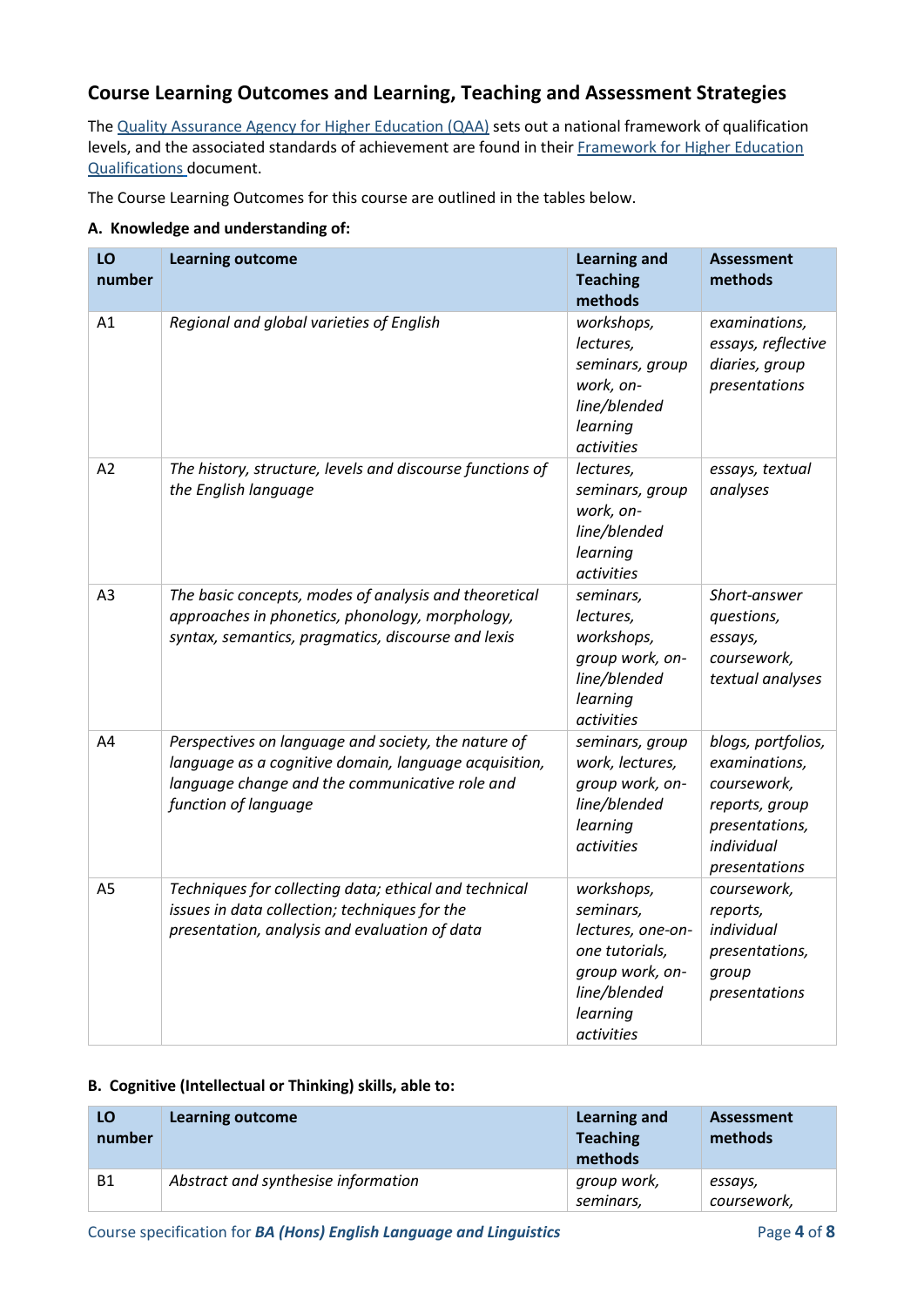|                |                                                                                                                                                                  | workshops,<br>directed study<br>outside of class,<br>on-line/blended<br>learning<br>activities                                           | examinations,<br>blogs, websites,<br>reports,<br>individual<br>presentations,<br>group<br>presentations                               |
|----------------|------------------------------------------------------------------------------------------------------------------------------------------------------------------|------------------------------------------------------------------------------------------------------------------------------------------|---------------------------------------------------------------------------------------------------------------------------------------|
| <b>B2</b>      | Show an appreciation of the need for a systematic<br>approach to the understanding of linguistic phenomena<br>and the role of theory in organising understanding | group work,<br>seminars,<br>workshops,<br>directed study<br>outside of class,<br>lectures, on-<br>line/blended<br>learning<br>activities | essays,<br>coursework,<br>individual<br>presentations,<br>group<br>presentations                                                      |
| B <sub>3</sub> | Read closely and critically                                                                                                                                      | lectures,<br>seminars,<br>workshops,<br>directed study<br>outside of class                                                               | essays,<br>coursework,<br>group<br>presentations,<br>individual<br>presentations,<br>websites, blogs,<br>reports, textual<br>analyses |
| <b>B4</b>      | Analyse texts and discourses and respond to the<br>affective power of language, using appropriate<br>approaches and terminology                                  | lectures,<br>seminars,<br>workshops,<br>group work, on-<br>line/blended<br>learning<br>activities                                        | essays,<br>coursework                                                                                                                 |
| <b>B5</b>      | Write clearly, accurately and effectively, applying<br>scholarly bibliographical skills appropriate to the subject                                               | lectures,<br>seminars,<br>workshops                                                                                                      | essays,<br>coursework,<br>textual analyses,<br>blogs, formative<br>assessments                                                        |

### **C. Practical (Professional or Subject) skills, able to:**

| LO<br>number   | <b>Learning outcome</b>             | <b>Learning and</b><br><b>Teaching</b><br>methods                                                                                        | Assessment<br>methods                                                                    |
|----------------|-------------------------------------|------------------------------------------------------------------------------------------------------------------------------------------|------------------------------------------------------------------------------------------|
| C <sub>1</sub> | Abstract and synthesise information | workshops,<br>seminars,<br>lectures,<br>directed study<br>outside of class,<br>group work, on-<br>line/blended<br>learning<br>activities | essays,<br>coursework.<br>textual analyses,<br>formative<br>assessments,<br>examinations |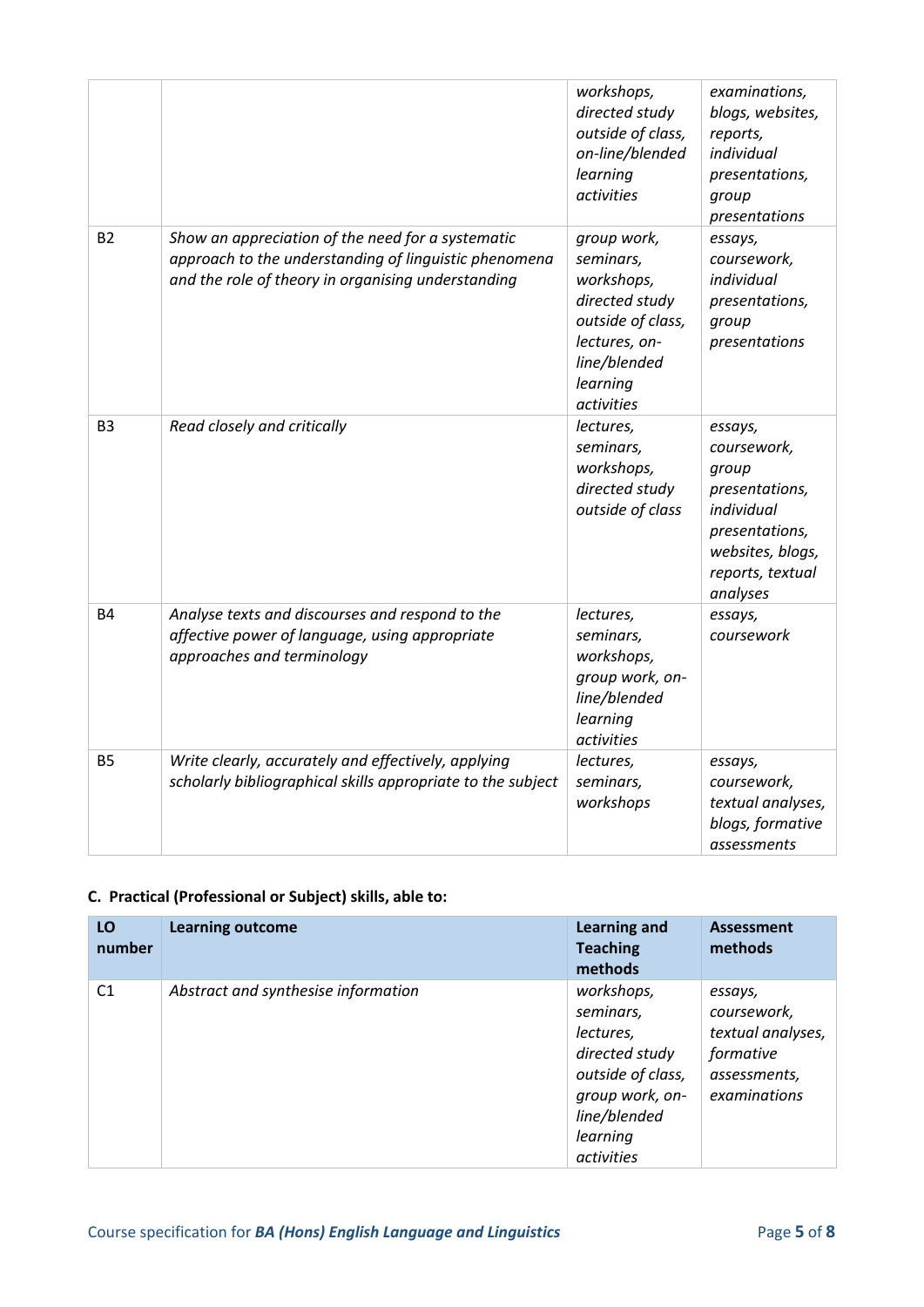| C <sub>2</sub> | Construct and manage an argument                                                                              | workshops,<br>seminars,<br><i>lectures</i>                                                                                  | essays,<br>coursework,<br>textual analyses,<br>examinations                                                                                 |
|----------------|---------------------------------------------------------------------------------------------------------------|-----------------------------------------------------------------------------------------------------------------------------|---------------------------------------------------------------------------------------------------------------------------------------------|
| C <sub>3</sub> | Think critically and evaluate evidence independently                                                          | seminars,<br>workshops,<br>directed study<br>outside of class,<br>lectures, on-<br>line/blended<br>learning<br>activities   | textual analyses,<br>essays,<br>coursework,<br>reports, group<br>presentations,<br>individual<br>presentations                              |
| C <sub>4</sub> | Collect, analyse, manipulate and present data in a<br>suitable form                                           | seminars,<br>workshops, one-<br>on-one tutorials,<br>lectures, group<br>work, on-<br>line/blended<br>learning<br>activities | reports,<br>formative<br>assessments,<br>essays, textual<br>analyses,<br>portfolios, group<br>presentations,<br>individual<br>presentations |
| C <sub>5</sub> | Write essays and research reports, using the<br>appropriate style and register and with proper<br>referencing | lectures,<br>seminars, one-<br>on-one tutorials,<br>on-line/blended<br>learning<br>activities                               | essays, reports                                                                                                                             |

# **D. Transferable (Graduate and Employability) skills, able to:**

| LO<br>number   | <b>Learning outcome</b>                                                                                                                                                        | <b>Learning and</b><br><b>Teaching</b><br>methods                                                        | <b>Assessment</b><br>methods                                                                         |
|----------------|--------------------------------------------------------------------------------------------------------------------------------------------------------------------------------|----------------------------------------------------------------------------------------------------------|------------------------------------------------------------------------------------------------------|
| D <sub>1</sub> | Articulate their own and other people's ideas concisely,<br>accurately and persuasively, both orally and in writing                                                            | seminars,<br>workshops,<br>lectures, group<br>work, on-<br>line/blended<br>learning<br><i>activities</i> | group<br>presentations,<br>individual<br>presentations,<br>coursework,<br>essays, websites,<br>blogs |
| D <sub>2</sub> | Present a discussion based on information collected<br>from various sources and synthesised into a coherent<br>whole with appropriate acknowledgements and lists of<br>sources | lectures,<br>seminars,<br>workshops                                                                      | essays,<br>coursework,<br>presentations,<br>reports                                                  |
| D <sub>3</sub> | Develop working relationships with others, especially<br>through constructive dialogue (for example, by<br>listening, asking and responding to questions)                      | group work,<br>seminars,<br>workshops, on-<br>line/blended<br>learning<br>activities                     | group projects<br><i>(including</i><br>websites), group<br>presentations                             |
| D <sub>4</sub> | Demonstrate time-management, self-directed learning<br>and organisational skills, including the ability to plan<br>and work to clear goals and objectives                      | directed study<br>outside of class,<br>seminars, one-<br>on-one tutorials                                | group<br>presentations,<br>individual<br>presentations,                                              |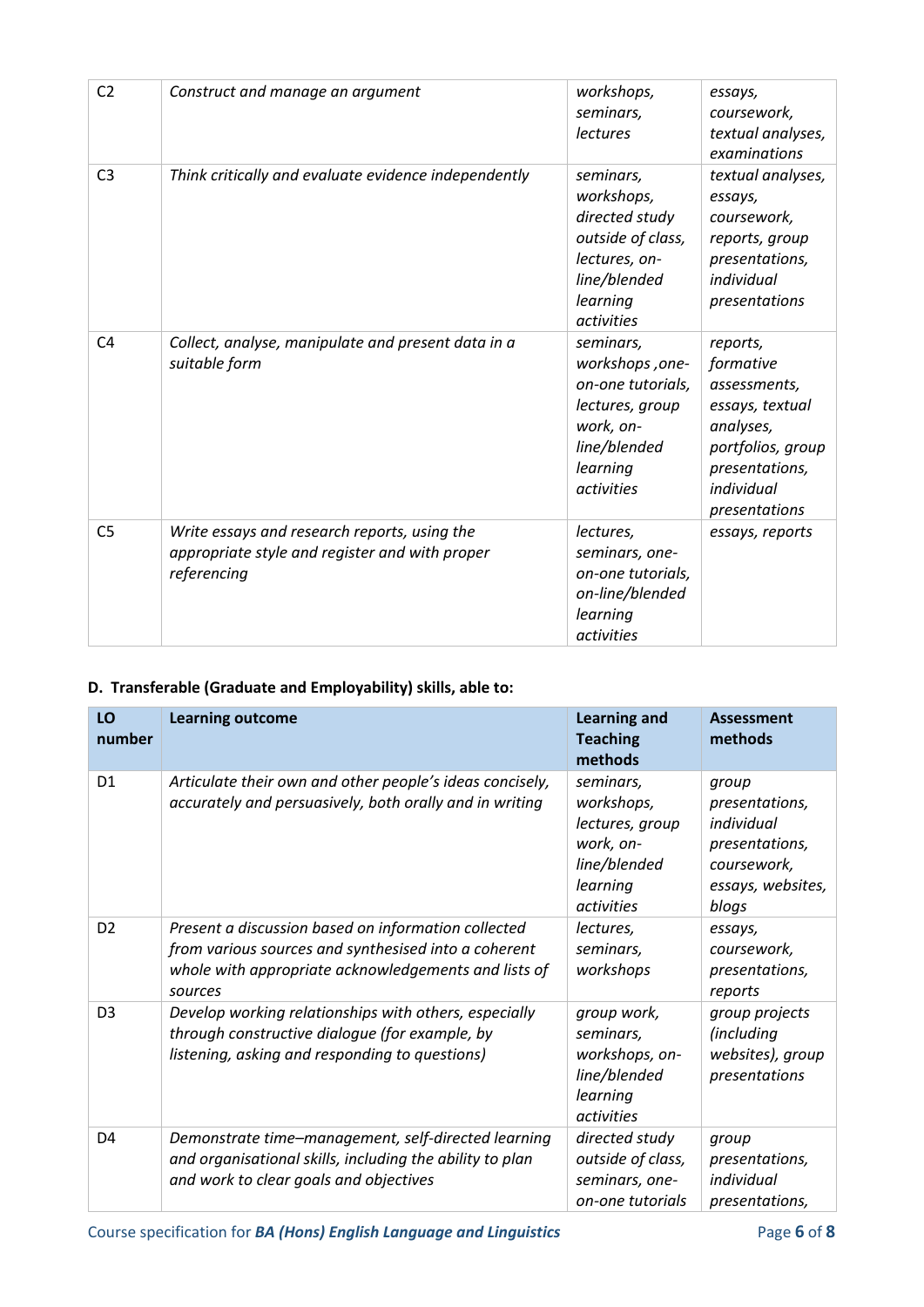|                |                                                                                                                                  |                                                                                                                       | coursework,<br>essays, websites,<br>blogs, formative<br>assessments,<br>examinations       |
|----------------|----------------------------------------------------------------------------------------------------------------------------------|-----------------------------------------------------------------------------------------------------------------------|--------------------------------------------------------------------------------------------|
| D <sub>5</sub> | Under supervision, plan, design and execute a piece of<br>research or enguiry, either independently or as a<br>member of a group | lectures,<br>seminars,<br>workshops,<br>group work,<br>one-on-one<br>tutorials,<br>directed study<br>outside of class | group<br>presentations,<br>individual<br>presentations,<br>coursework,<br>essays, websites |
|                |                                                                                                                                  |                                                                                                                       | <b>Formative</b><br>assessments are<br>provided at all<br>levels.                          |

### **Academic Regulations**

The current University of Portsmouth [Academic Regulations](http://www.port.ac.uk/departments/services/academicregistry/qmd/assessmentandregulations/) will apply to this course.

### **Support for Student Learning**

The University of Portsmouth provides a comprehensive range of support services for students throughout their course, details of which are available at the [MyPort](http://myport.ac.uk/) student portal.

### **Evaluation and Enhancement of Standards and Quality in Learning and Teaching**

The University of Portsmouth undertakes comprehensive monitoring, review and evaluation of courses within clearly assigned staff responsibilities. Student feedback is a key feature in these evaluations, as represented in our [Policy for Listening to and Responding to the Student Voice](http://policies.docstore.port.ac.uk/policy-069.pdf) where you can also find further information.

### **Reference Points**

The course and outcomes have been developed taking account of:

- [University of Portsmouth Curriculum Framework Specification](https://policies.docstore.port.ac.uk/policy-217.pdf?_ga=2.262170252.1863271531.1625471462-353504235.1613498042)
- [University of Portsmouth Strategy](https://www.port.ac.uk/about-us/our-ambition/our-strategy)
- [University of Portsmouth Code of Practice for Work-based and Placement Learning](http://policies.docstore.port.ac.uk/policy-151.pdf) [Quality](https://www.qaa.ac.uk/quality-code/UK-Quality-Code-for-Higher-Education-2013-18)
- [Assurance Agency UK Quality Code for Higher Education](https://www.qaa.ac.uk/quality-code/UK-Quality-Code-for-Higher-Education-2013-18)
- [Quality Assurance Agency Qualification Characteristic Statements](https://www.qaa.ac.uk/quality-code/supporting-resources)
- Quality Assurance Agency Subject Benchmark Statements for [English \(December 2019\)](https://www.qaa.ac.uk/docs/qaa/subject-benchmark-statements/subject-benchmark-statement-english.pdf?sfvrsn=47e2cb81_4) and [Linguistics \(October 2019\)](https://www.qaa.ac.uk/docs/qaa/subject-benchmark-statements/subject-benchmark-statement-linguistics.pdf?sfvrsn=ecf3c881_4)
- [Quality Assurance Agency Framework for Higher Education Qualifications](https://www.qaa.ac.uk/en/quality-code/qualifications-and-credit-frameworks)
- Requirements of Professional and/or Statutory Regulatory Bodies: Trinity College London
- Vocational and professional experience, scholarship and research expertise of the University of Portsmouth's academic members of staff

### **Disclaimer**

The University of Portsmouth has checked the information provided in this Course Specification and will endeavour to deliver this course in keeping with this Course Specification. However, changes to the course